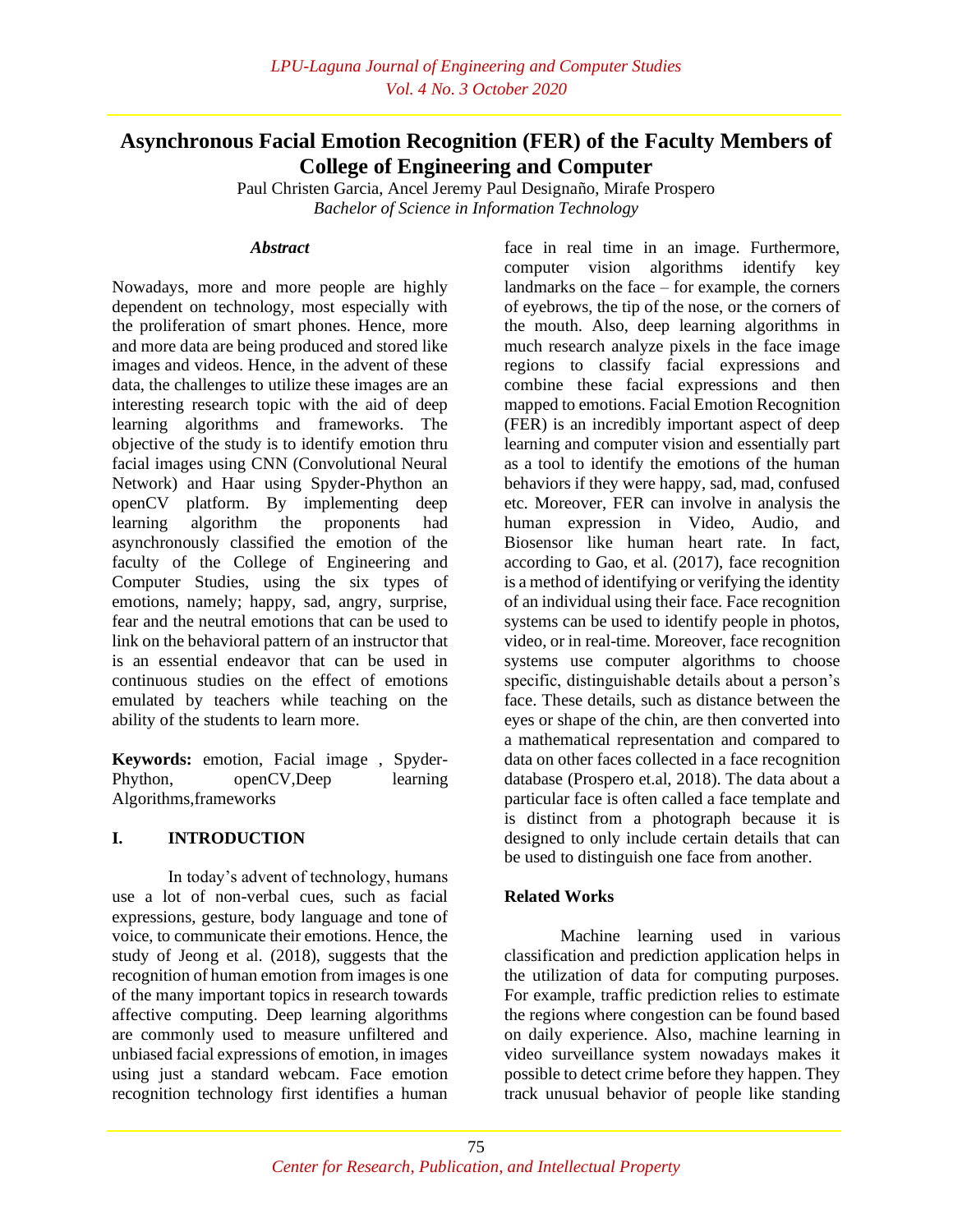motionless for a long time, stumbling, or napping on benches etc. The system can thus give an alert to human attendants, which can ultimately help to avoid mishaps. And when such activities are reported and counted to be true, they help to improve the surveillance services. This happens with machine learning doing its job at the backend. Machine learning in spam and malware filtering powered them to ascertain that these spam filters are continuously updated. When rule-based spam filtering is done, it fails to track the latest tricks adopted by spammers. Multi-Layer perceptron and decision tree induction are some of the spam filtering techniques that are powered by deep learning algorithms.

In online fraud detection, machine learning is proving its potential to make cyberspace a secure place by tracking monetary frauds online. For example: Paypal is using ML for protection against money laundering. The company uses a set of tools that helps them to compare millions of transactions taking place and distinguish between legitimate or illegitimate transactions taking place between the buyers and sellers.

Moreover, one of the most famous of application of machine learning is that on the social media platforms. One will later realize that the following are using machine learning. The following are examples in which machine learning is applied, People You May Know: Machine learning works on a simple concept of understanding with experiences. Facebook continuously notices the friends that you connect with, the profiles that you visit very often, your interests, workplace, or a group that you share with someone etc. Based on continuous learning, a list of Facebook users is suggested that you can become friends with. Face Recognition: You upload a picture of you with a friend and Facebook instantly recognizes that friend. Facebook checks the poses and projections in the picture, notice the unique features, and then match them with the people in your friend list. The entire process at the backend is complicated and takes care of the precision factor but seems to be a simple application of ML at the front end. Similar Pins: Machine learning is the core element of Computer Vision, which is a technique to extract useful information from

images and videos. Pinterest uses computer vision to identify the objects (or pins) in the images and recommend similar pins accordingly.

Eventually, you will realize that there are lot numerous machine learning applications available for us in the future. You should just explore different techniques already given to us by experts and develop more from them.

# **Objectives of the Study**

The general objective of the project is to design and develop a Facial Emotion Recogtion (FER) asynchronously to detect the facial emotion of the College of Engineering and Computer Studies faculty using deep learning algorithm. The specific objectives of the project, are to design a Facial Emotion Recognition to the facial images captured in real-time using Spyder CNN in Opencv to detect the emotion classify the emotion of the faculty of the College of Engineering and Computer Studies, using the six emotions, such as; happy, sad, angry, fear, surprise and neutral; To test the accuracy of the system by using the manual testing method.

# **II. METHODOLOGY**

Agile method generally promotes a wellordered project management process the encourages common review and modification.



Figure 1. Software Methodology

Using agile methodology for computer application development, the application development process becomes quicker, easier, and more efficient. The requirements analysis began during the inception of the project topic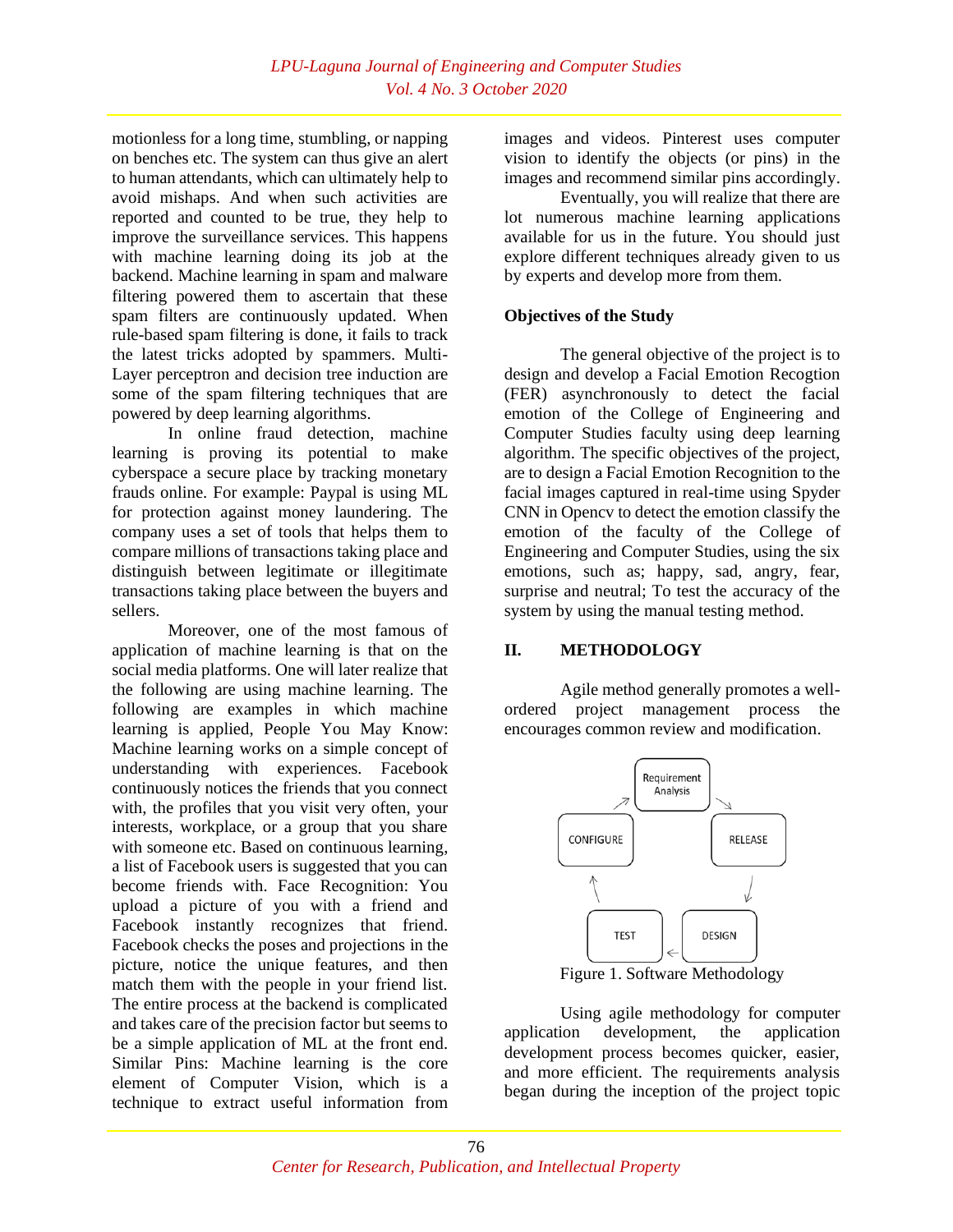and client deliberation to gauge and measure the required components of the system based on the needs of the client. After the goals of the proposed system were clear with the guidance of the client, the researchers moved on to the next stage of development. After identifying the requirements for the system, the planning phase occurred to determine how best to tackle the needs of the client. The planning stage included analysis and assumption of time, financial, and personnel costs. This is critical to assess the feasibility and measure the success of the system. Apart from designing the application's parameters, the researchers also underwent the actual design of the application. The project's components, including user interface and features are meant to fulfill the requirements planned during the requirements analysis stage. The design of the system should adapt to the computer platform that the researchers propose to be used. Development is the actual creation of the system, in this instance, in the form of programming. The researchers utilized Android Studio to build the system with the Java programming language. Currently, the researchers are in the developmental stages. The system currently features only a log-in module, with the other modules soon to follow.

The testing of the application would be the final phase of the study and it would be the measuring stick for the success of the system. Additionally, the researchers would employ a post-development survey for users and administrators of the application to gauge how effective the system is in terms of functionality, ease-of-use, and maintainability.

## **System architecture**

This is the system architecture of the capstone project which is the foundation of the layout of its hardware and networking topology that are used in the development of the system.





The network topology defines the physical and logical layout of the network that the application uses. Figure 2 depicts an example wherein the user needs the webcam to detect the captured image to facial emotion. The administration, which is the professor of the COECS faculty member, can access the data of the emotion, system flowchart.

# **Code Appendices**

#### Numpy Array

A Numpy Array is a library of python to support the large multidimensional array and matrices, it also has big collection of high-level function to operation of the arrays.

| import numpy as np                                          |  |
|-------------------------------------------------------------|--|
| import matplotlib.pyplot as plt                             |  |
| # Load a small section of the image.                        |  |
| $image = data_{coins()[0:95, 70:370]}$                      |  |
| fig, axes = plt.subplots(ncols=2, nrows=3,                  |  |
| $figsize=(8, 4)$                                            |  |
| $ax0$ , $ax1$ , $ax2$ , $ax3$ , $ax4$ , $ax5 = axes$ . Flat |  |
| ax0.imshow(image, cmap=plt.cm.gray)                         |  |
| ax0.set title('Original', fontsize=24)                      |  |
| ax0. axis('off')                                            |  |

Figure 3. First Code

| from keras.models import Sequential                |
|----------------------------------------------------|
| from keras. layers import Dense, Dropout, Flatten  |
| from keras.layers import Conv2D, MaxPooling2D      |
| from keras. losses import categorical crossentropy |
| from keras.optimizers import Adam                  |
| from keras.utils import np utils                   |

df=pd.read\_csv('train.csv')

Figure 4. Emotion\_Recognition.py

Emotion\_Recognition.py is used member the different facial expression based on kaggle. Kaggle is have 28,000 training set to recognition the emotion. In this one We used import pandas to read the train.csv.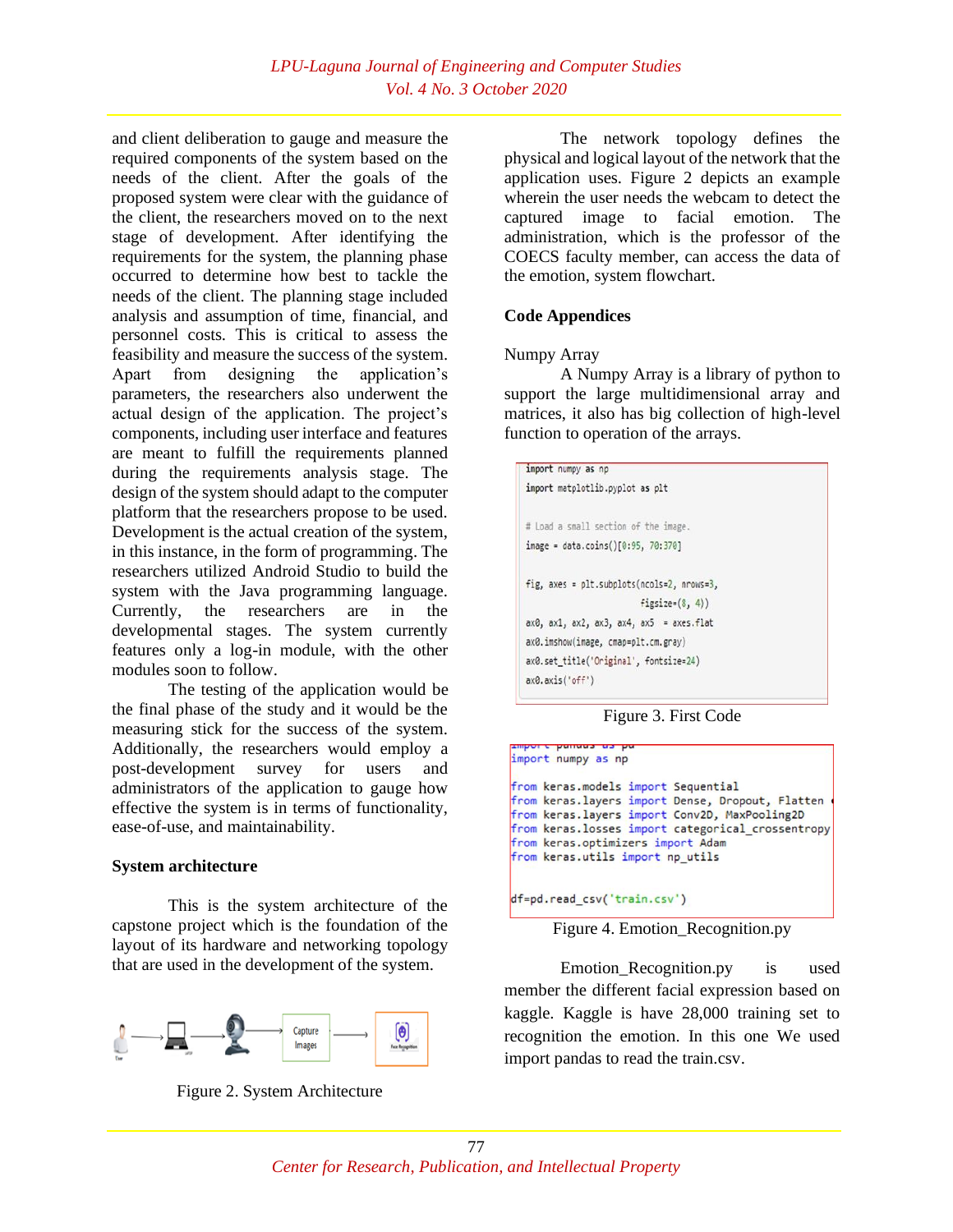| <b>Firom Keras.models import Sequential</b>       |  |  |
|---------------------------------------------------|--|--|
| from keras.layers import Dense, Dropout, Flatten  |  |  |
| from keras.layers import Conv2D, MaxPooling2D     |  |  |
| from keras.losses import categorical crossentropy |  |  |
| from keras.optimizers import Adam                 |  |  |
| from keras.utils import np utils                  |  |  |

Figure 5. Emotion\_Recognition.py

Keras model is an image processing kernel of a convolution matrix or masks which can be used for blurring, sharpening, embossing, edge detection and more doing convolution between a kernel and images.



Train.csv is a have two column emotion and pixel. The emotion columns contain numeric code ranging zero to six emotions in the image. Pixel is a column contains string surrounded images.

|               | 38 #Training the model                      |
|---------------|---------------------------------------------|
|               | 99 model.fit(X train, train y,              |
| BØ.           | batch size=batch size,                      |
|               | epochs=epochs,                              |
| $\frac{1}{2}$ | verbose=1.                                  |
|               | validation_data=(X_test, test_y             |
|               | shuffle=True)                               |
|               |                                             |
|               |                                             |
|               | 37 #Saving the model to use it later on     |
|               | $98$ fer json = model.to json()             |
|               | 99 with open("fer.json", "w") as json file: |
|               | 10 json file.write(fer json)                |
|               | 11 model.save weights ("fer.h5")            |

Figure 7. Emotion\_Recognition.py

Fer json is the train model. Video\_test.py Video\_test.py is a used to recognize the facial pattern of the face, based on the emotion\_recogntion.py to match the same emotion. Then match is to display the facial expression to recognized.

| import cv2                                                                                                                                                                                      |
|-------------------------------------------------------------------------------------------------------------------------------------------------------------------------------------------------|
| import numpy as np                                                                                                                                                                              |
| from keras.models import model from ison                                                                                                                                                        |
| from keras.preprocessing import image                                                                                                                                                           |
| #Lood model                                                                                                                                                                                     |
| model = model from json(open("fer.json", "r").read())<br>#Load weights                                                                                                                          |
| model.load weights("fer.h5")                                                                                                                                                                    |
| face haar cascade = cv2.CascadeClassifier('haarcascade frontalface default.xml')                                                                                                                |
| cap=cv2.VideoCapture(0)                                                                                                                                                                         |
| while True:                                                                                                                                                                                     |
| ret.test img=cap.read()# coptures frome and returns boolean value and coptured image<br>if not ret:<br>continue                                                                                 |
| gray img= cv2.cvtColor(test img, cv2.COLOR BGR2GRAY)                                                                                                                                            |
| faces detected = face haar cascade.detectMultiScale(gray img, 1.32, 5)                                                                                                                          |
| for (x,y,w,h) in faces detected:                                                                                                                                                                |
| cv2.rectangle(test_img,(x,y),(x+w,y+h),(255,0,0),thickness=7)<br>roi_gray=gray_img[y:y+w,x:x+h]#cropping region of interest i.e. face area from image<br>roi gray=cv2.resize(roi gray, (48,48)) |
| $img$ pixels = image.img to array(roi gray)                                                                                                                                                     |
| $img$ pixels = np.expand dims(img pixels, axis = 0)                                                                                                                                             |
| img pixels $/ = 255$                                                                                                                                                                            |
| $predictions = model.predict(img pixels)$                                                                                                                                                       |
| allow pour induced against                                                                                                                                                                      |
| Figure 7 Video test ny                                                                                                                                                                          |

Figure 7. Video\_test.py

This Figure shows from NumPy to import all the required libraries work of the function, it also shows fer,jerson is reading the training set.

| 31                           | max_index = np.argmax(predictions[0])                                                |
|------------------------------|--------------------------------------------------------------------------------------|
| 38                           |                                                                                      |
| 39                           | emotions = ('angry', 'disgust', 'fear', 'happy', 'sad', 'surprise', 'neutral')       |
| 40                           | $predicted$ emotion = emotions $\lceil \text{max index} \rceil$                      |
|                              |                                                                                      |
| $41$<br>$42$<br>$43$<br>$44$ | cv2.putText(test_img, predicted_emotion, (int(x), int(y)), cv2.FONT_HERSHEY_SIMPLEX, |
|                              |                                                                                      |
|                              | resized img = $cv2.resize(test img, (1000, 700))$                                    |
| 45                           | cv2.imshow('Facial emotion analysis ', resized img)                                  |
| 46                           |                                                                                      |
| 47                           |                                                                                      |
| 48                           |                                                                                      |
| 49                           | if cv2.waitKev(10) == ord('a'):#wait until 'a' key is pressed                        |
| 50                           | break.                                                                               |
| 51                           |                                                                                      |
|                              | 52 cap.release()                                                                     |
|                              | 53 cv2.destroyAllWindows                                                             |
|                              | $\Gamma$ 0 II decays and                                                             |

Figure 8. Video\_test.py

#### **Dataset**

Epoch is a training set to ge the accuracy of the system and recorder the emotion.

| Epoch 1/50<br>28709/28709 [www.www.www.www.www.www.www.www.j - 423s<br>15ms/step - loss: 1.7320 - accuracy: 0.2891 - val loss:<br>1,5832 - val. accuracy: 0,3753<br>Epoch 2/50<br>78709/78709 [иниверситетические полного с 4104<br>14ms/step - loss: 1.5237 - accuracy: 0.4012 - val_loss:<br>1.3968 val. accuracy: 0.4722<br>Epoch 3/54<br>28709/28709 [ конониконописаннописаннописа ] - 4075<br>14ms/step - loss: 1.4169 - accuracy: 0.4480 - val_loss:<br>1.3448 - val.accuracy: 0.4855<br>Epoch 4/58<br>28709/28709 [кономикановическое положение ] - 413s<br>14ms/step - loss: 1.3518 - accuracy: 0.4724 - val_loss:<br>1.3149 - val. accuracy: 0.5137<br>Foorh 5/58<br>20700/20700 [интенситетинопринимального] - 4064<br>14ms/stcp - loss: 1.3030 - accuracy: 0.4965 - val_loss:<br>1.2594 - val_accuracy: 0.5106<br>fucch 6/50<br>14ms/step - loss: 1.2675 - accuracy: 0.5112 - val_loss:<br>1.2530 - val_accuracy: 0.5384 | <b>KINLE 1/36</b><br>2070/20709 [ - последним полном полном с 450% / 450%<br>BANA/step - loss: 1.2255 - accuracy: 0.5280 - vol_loss:<br>1.2234 - val. accuracy: 0.5377<br>Ennrh 8/58<br>25709/28709   полноакановическое политическое продукции<br>BAN/step - loss: 1,1988 - accuracy: 0,5387 - val loss:<br>1.1942 - val_accuracy: 8.5519<br>Footh 4/58<br>28709/28709 (инонимическое политическое) - 4145<br>BAN/step - loss: 1.1749 - accuracy: 0.5514 - val.loss:<br>L.1658 - val. accuracy: 8,5619<br>Fooch 18/58<br>$1504/\text{step} - \text{base} 1.1516 - ^{11}$<br>racy: 0.5568 - val loss:<br>2.1647 - val. accuracy: 0.51<br>Rooch 11/58<br>08704/28709 Immunonessessmessessmessess=1 + 415c<br>DAN/step - loss: 1.1345 - accuracy: 0.5648 - wal loss:<br>0.1587 - val. accuracy: 0.5644<br>Fooch 12/58<br>1974-78700 [announcements research 14737-7470]<br>Bles/step - loss: 1,1116 - accuracy: 0,5739 - val.loss:<br>1.5487 - val. accuracy: 0.5661 | 8789/28789 [managements are applicable 2010;120-2878]<br>Bas/step - loss: 1.0876 - accuracy: 0.5831 - wal_loss:<br>$1.1410 - val$ accuracy: 0.5778<br>poch 14/58<br>3709/28709 [morecaseaseaseaseaseaseaseasea] - 5275<br>Bas/step - loss: 1.0732 - accuracy: 0.5894 - wal loss:<br>-,1431 - val accuracy: 0.5716<br>Joch 15/58<br>3709/28709 [ понимание понимание понимание ] - 5205<br>dan/step - loss: 1.0621 - accuracy: 0.5905 - val_loss:<br>$-1615 - vol$ accuracy: 0.5730<br>'poch 16/58<br>(4704/28709 Геналическое политическое продукт) - 662x<br>Jan/step - loss: 1.8484 - accuracy: 0.6835 - val.loss:<br>1,1568 - val. accuracy: 0.5694<br>poch 17/58<br>3709/28709 [инвестративная полности - 18561 ]<br>Ums/step - loss: 1.0261 - accuracy: 0.6072 - wal.loss:<br>.1916 - val accuracy: 0.5683<br>hoch 18/58<br>'6709/28709 [интензиательности состав - 4235<br>Smi/step - loss: 1.7320 - accoracy: 0.2091 - val.loss:<br>.5832 - val accuracy: 0.3753<br><b>WAYN TO/SB</b> |
|--------------------------------------------------------------------------------------------------------------------------------------------------------------------------------------------------------------------------------------------------------------------------------------------------------------------------------------------------------------------------------------------------------------------------------------------------------------------------------------------------------------------------------------------------------------------------------------------------------------------------------------------------------------------------------------------------------------------------------------------------------------------------------------------------------------------------------------------------------------------------------------------------------------------------------------|--------------------------------------------------------------------------------------------------------------------------------------------------------------------------------------------------------------------------------------------------------------------------------------------------------------------------------------------------------------------------------------------------------------------------------------------------------------------------------------------------------------------------------------------------------------------------------------------------------------------------------------------------------------------------------------------------------------------------------------------------------------------------------------------------------------------------------------------------------------------------------------------------------------------------------------------------------------------|----------------------------------------------------------------------------------------------------------------------------------------------------------------------------------------------------------------------------------------------------------------------------------------------------------------------------------------------------------------------------------------------------------------------------------------------------------------------------------------------------------------------------------------------------------------------------------------------------------------------------------------------------------------------------------------------------------------------------------------------------------------------------------------------------------------------------------------------------------------------------------------------------------------------------------------------------------------------------------------------|
|--------------------------------------------------------------------------------------------------------------------------------------------------------------------------------------------------------------------------------------------------------------------------------------------------------------------------------------------------------------------------------------------------------------------------------------------------------------------------------------------------------------------------------------------------------------------------------------------------------------------------------------------------------------------------------------------------------------------------------------------------------------------------------------------------------------------------------------------------------------------------------------------------------------------------------------|--------------------------------------------------------------------------------------------------------------------------------------------------------------------------------------------------------------------------------------------------------------------------------------------------------------------------------------------------------------------------------------------------------------------------------------------------------------------------------------------------------------------------------------------------------------------------------------------------------------------------------------------------------------------------------------------------------------------------------------------------------------------------------------------------------------------------------------------------------------------------------------------------------------------------------------------------------------------|----------------------------------------------------------------------------------------------------------------------------------------------------------------------------------------------------------------------------------------------------------------------------------------------------------------------------------------------------------------------------------------------------------------------------------------------------------------------------------------------------------------------------------------------------------------------------------------------------------------------------------------------------------------------------------------------------------------------------------------------------------------------------------------------------------------------------------------------------------------------------------------------------------------------------------------------------------------------------------------------|

Figure 9. Dataset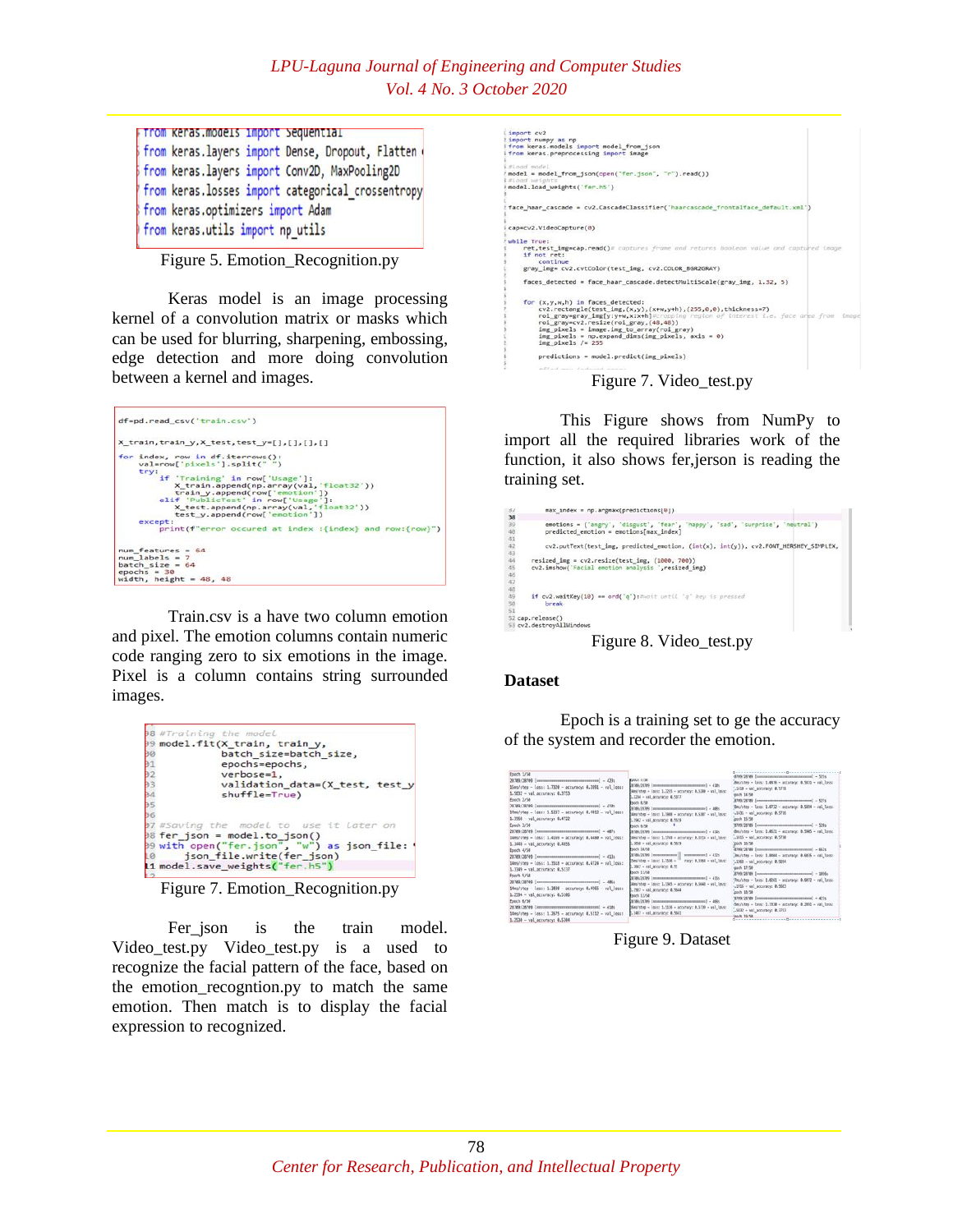| <b>Epoch 29/54</b><br>/БУРБ/ЛСКФЕ [наименованиеменованиеменно] - 4395<br>Shoriteg - Loss: 1.5237 - accuracy: 8.4912 - val.loss:<br>1.596 - val. accuracy: 0.4/22<br>Epoch 28/54<br>25701/25709 [innocencescontents are experienced] < 02/5<br>Simulates - Issu: 1.4369 - accuracy: 0.4480 - val.loss:<br>1.3448 - val. accuracy: 8.4855<br>Esc/> 21/50<br>25781/25789 [ интенсивенное половое полно ( - 4135<br>Sheritap - Isuz: 1.3538 - accuracy: 6.4224 - val_lous:<br>1.5349 - val. accuracy: #.313/<br><b>Epoch 23/54</b><br>26781/26789 [unnonnonnonnonnonnonnonnon] - 4801<br>Sherishep - Issu: 1.3830 - accuracy: 8.4905 - us) loss:<br>1.1594 - wal accuracy: 0.5086<br>Enoch 23/58<br>26781/25789 (Announcementersymmetropyral) - 4126<br>14ec/step - Isss: 1.3675 - accuracy: 0.5312 - val_locc:<br>1.7500 - val. accuracy: 0.5304<br><b>Tocol: 34/58</b><br>JEPELINNE (HORNHOLDSDERSSONSHORNHOLD) - 4381<br>1045/55pp - 1pss: 1.2255 - accuracy: 0.5280 - usl_lass:<br>1.2234 - wal_accuracy: 0.3377 | <b>BICK JECHA</b><br>\$78-70W [accessors-recommend] - 40b<br>ANL/sting - Leon! 1.1988 - accuracy: 8.5387 - val. Leon!<br>$-1942 - m31$ accuracy: 0.5529<br>ash 35%<br>\$30,000 lancescommencements and 416.<br>Ans/stop - loss: 1,1749 - accuracy: 0,5514 - vol. loss:<br>$-3658 - \text{vol}$ accuracy: 0.5613<br>asch 27/58<br>1280/2000 [accessors-components and 40000 [20]<br>Secretary - Least 1,1536 - accuracy: 8,5568 - val. least<br>.1947 - val accuracy: 0.5585<br>asch 28/50<br>\$38/206 [massacessmessmessmessman] - 45c<br>AN/Vive - TANIT 1.1345 - accuracy: 8.5648 - val. TANIT<br>$-1582 - mL$ accuracy: 0.5644<br>pack 29/50<br>S786/25709 Commensummananousnessment] - 4626<br>Senivors - Leno 1,1136 - accuracy: 8,5739 - vel long;<br>$-1402 - \text{vol}$ , accoracio $0.5662$ .<br>lech 56/58<br>8705/2019 [Annonymerocontentented] - 525.<br>Bes/step - Sees) ELBDS - accuracy: B.5831 - val. Sees:<br>$-101 - m1$ scorage: 0.5772 | THESE SPACE CONTROLLED CONTROLLED FOR DECK<br>39390/38300 ( ---<br>. E72 . Interest-terminal property<br>10es/etep - Lose: 1.4732 - acturacy: 8.5094 - vel. lose:<br>1-1431 - val_accuracy: 0.5716<br>Epech 32/38<br>28204/28209 [managements are approximately applied] = 5205<br>IREC/ETAB - LOIE: 1,0621 - ACTURACY: 0,5985 - WAT. TOKET<br>1.1615 - val_accuracy: 0.5730<br>Epech 33/58<br>28769/28769 [moosaxemoconsassemassasses] - 6625<br>ZBes/step - loss: 1,84M - accuracy: 8,6835 - val. loss:<br>1.1568 - val accuracy: 0.5694<br>Feach 34/58<br>28249/28200 (инвентириализационности) - 1956;<br>Elec/chep - Locus 1.4061 - acturacy: 8.6872 - vol.locus<br>1.1916 - val accuracy: 0.5083<br>IBICS JL/18<br>20303/2030 [managementscorespondence] - 4235<br>15ex/sing - Joss: 1,7520 - accuracy: 8,2891 - act loss:<br>$1.980 - val$ accuracy: 0.3253<br><b>Spach, Ja/30</b><br>28709/28709 [innocencescoconconcencesconnes] = 428%<br>1485/5745 - 1015: 1.5237 - acturacy: #.4812 - val.1055:<br>1.1958 - val. accuracy: 0.4722 |
|------------------------------------------------------------------------------------------------------------------------------------------------------------------------------------------------------------------------------------------------------------------------------------------------------------------------------------------------------------------------------------------------------------------------------------------------------------------------------------------------------------------------------------------------------------------------------------------------------------------------------------------------------------------------------------------------------------------------------------------------------------------------------------------------------------------------------------------------------------------------------------------------------------------------------------------------------------------------------------------------------------------|-------------------------------------------------------------------------------------------------------------------------------------------------------------------------------------------------------------------------------------------------------------------------------------------------------------------------------------------------------------------------------------------------------------------------------------------------------------------------------------------------------------------------------------------------------------------------------------------------------------------------------------------------------------------------------------------------------------------------------------------------------------------------------------------------------------------------------------------------------------------------------------------------------------------------------------------------------------|-----------------------------------------------------------------------------------------------------------------------------------------------------------------------------------------------------------------------------------------------------------------------------------------------------------------------------------------------------------------------------------------------------------------------------------------------------------------------------------------------------------------------------------------------------------------------------------------------------------------------------------------------------------------------------------------------------------------------------------------------------------------------------------------------------------------------------------------------------------------------------------------------------------------------------------------------------------------------------------------------------------------------------------------------|
| Esisch 37/51<br>[15791/1579] (encouragements and encouragement) - 4575<br>Clas/step - Loss: 1.4169 - accuracy: 0.4458 - val. loss:<br>1,3448 - vol accuracy: 8,4355<br>Force 18/52<br>28701/23701 (инолимпионнополненности) - 4135<br>Classified - Loss: 1.2512 - accuracy: 0.4724 - vol. loss:<br>3.300 - vsl_socuracy: 8.5137<br>Exect 32/53<br>26703/2570 (иноническое политическое - 406s)<br>Lies/step - Loss: 1.3030 - accuracy: 0.4965 - val_loss:<br>1.2934 - val. восугасу: 0.5106<br>Epech 48/58<br>20701/20703 (инониминизмное полности ) - 4305<br>[Ams/step - loss: 1.3675 - accuracy: 0.5112 - val_loss:<br>1.2530 - vol. accuracy: 0.5304<br>Fact 41/58<br>(1870-17370) (накональная пользования советами) - 4105.<br>Clim/step - Loss: 1.2255 - accuracy: 0.5258 - val.loss:<br>1.2234 - vsl_sccuracy: 8.5377<br>Epach 42/53<br>25705/25701 (кончественности полности - 4385)<br>14ms/step - loss: 1.1988 - accuracy: 0.5387 - val_loss:<br>1.1942 - vol. socuracu: 0.5519<br>÷-                 | Epoch 43/58<br>14ms/step - Toss: 1.1749 - accuracy: 0.5514 - val. Loss:<br>1.1658 - val. accuracy: 0.5619<br>Epoch 44/58<br>15ms/step - loss: 1.1536 - accuracy: 0.5568 - val loss:<br>1.1647 - val accuracy: 0.5585<br>Epoch 45/58<br>28709/28709 [ennennennennennennennennennen] - 415s<br>34m/step - locs: 1.1345 - accuracy: 0.5648 - val locs:<br>1.1587 - wal_accuracy: 0.5644<br>fpoch 46/58<br>16ms/step - Toss: 1.1116 - accuracy: 0.5739 - val.loss:<br>1.1487 - val. accuracy: 0.5661<br>Fooch 47/58<br>28709/28709 [анианианианианианианианианиа] - 5255<br>18ms/step - loss: 1.0876 - accuracy: 0.5831 - val_loss:<br>1.1410 - val_accuracy: 0.5778<br>Epoch 48/58<br>18ms/step - loss: 1,8732 - accuracy: 0,5894 - val loss:<br>1.1431 - val accuracy: 0.5716                                                                                                                                                                                 | <br>Earch <i>W/5B</i><br>2020/378 [mmmmmmmmmmmmmm] - 526<br>(Bre/step - Insc: 1,867) - accuracy: 8,996 - val loss<br>1.1615 - val. accuracy: 0.5739<br>Forch Sk/58<br>2020/2020 [mmmmmmmmmmmmmmmm] - 6525<br>23ns/step - Inss: 1,8484 - accuracy: 8,693 - val loss<br>1.1598 - val. accuracy: 0.5594<br>                                                                                                                                                                                                                                                                                                                                                                                                                                                                                                                                                                                                                                                                                                                                      |

Figure 10. Dataset

#### **Emotion Result**

The researchers first captured an image of a COECS Faculty member to detect the emotion using Ananconda Spyder (Python). The emotion needs the light to get the accuracy of COECS Faculty member face.

The Anaconda Spyder (Python) is a system used to implemented and run the python file have data and training sets. The research said the Training set is an important in our system to identify the expressions detected on the face of the COECS Faculty members.



Figure 12. Emotion Result

The data consist of 48x49 pixel grayscale images of faces. The faces have been automatically registered so that the face is centered and occupies about same amount of in each image. The task is to categorize each face based on the facial emotion on six categories (angry, sad, fear, happy, surprise, neutral).

Training set is a data set of two columns, 'emotion' and "pixel". The "emotion" column contains a numeric code ranging from 0 to 6, inclusive, for the emotion that is present in the image. The "pixels" column contains a string surrounded in quotes for each image

## **III. RESULTS AND DISCUSSIONS**

The Table Result is summarizing the facial emotion of recorded of 1 COECS Faculty Members, the researchers recorded system is based on accuracy of the Facial emotion of the system.

| <b>Facial Emotion</b> | Read<br><b>Correctly</b><br>The<br>emotion | <b>Did not Read</b><br><b>Correctly the</b><br>emotion | <b>Total # of Test</b> | <b>Accuracy</b> |
|-----------------------|--------------------------------------------|--------------------------------------------------------|------------------------|-----------------|
| <b>Happy</b>          |                                            |                                                        | 10                     | 30%             |
| Sad                   |                                            |                                                        | 10                     | 30%             |
| Angry                 |                                            | 6                                                      | 10                     | 40%             |
| Neutral               |                                            | ٩                                                      | 10                     | 70%             |
| Suprised              |                                            | 6                                                      | 10                     | 40%             |
| Fear                  |                                            |                                                        | 10                     | 50%             |
| <b>TOTAL</b>          | 26                                         | 34                                                     | 60                     | 40%             |

Based on the table, The total of the test summarized the facial emotion of 1 COECS Faculty Member. Total of the number of tests is 60. Of the 60, The 26 were facial emotions detected and 34 did not match the emotions of the faculty member. In all the emotion stated, Happy and Sad is the only emotion that read less correctly with total accuracy of 30%, Angry and Surprise the emotion that read correctly with the total accuracy of 40%, Fear is the emotion second that most read correctly with total accuracy of 50%, lastly the Neutral is the most read emotion correctly the total with 70%.

Neutral is higher than happy, sad, surprise, fear and angry. It because of the Epoch When the training set accuracy of his epoch is most of his emotions will come out even if the emotions of one professor, he needs light so he can sharpen the face of the system.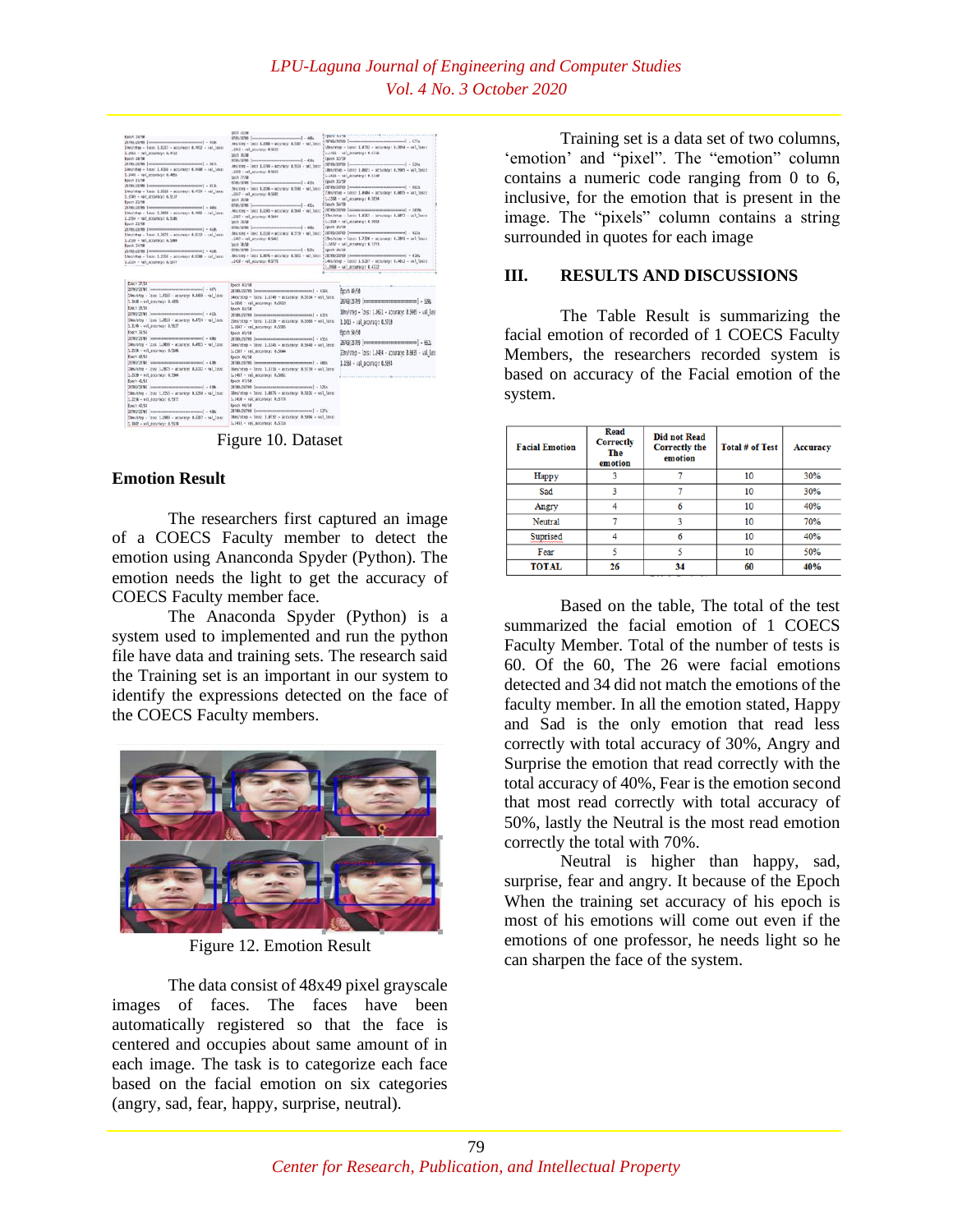# **IV. CONCLUSIONS AND RECOMMENDATIONS**

#### **Conclusions**

The proponents applied facial emotion recognition (FER) asynchronously that detect the facial emotion of the faculty of COECS using deep learning algorithm. Implementing CNN, Haar in OpenCV with tensor flow the model recognized the facial emotion of the faculty that can be used in analyzing behaviors of humans to be used in future studies. FER framework identifies or verifies a person from facial images. Although the concept of recognizing someone facial feature is institutive, FER makes human recognition a computerized process, that can be concluded that the specific objectives are met as the outcomes of the study.

The researchers were able to classify the six facial emotions namely: sad, happy, surprised, fear, angry and neutral; and use deep learning algorithms to develop the FER asynchronously. They were also able to test the System by using the manual testing method.

In general, the study is applying a deep learning algorithm emotion of that can identify the facial images of the Faculty of the College of Engineering and Computer Studies real time.

## **Recommendations**

In the light of the findings and conclusions, the following are presented as recommendations for possible improvement for asynchronously Facial Emotion Recognition.

The researcher would like to improve the system through putting more effort on the emotions like putting more emotion on the system and putting effort on the study of the emotions can be great help for the system

The researcher was able to create the Asynchronous Facial Emotion Recognition (FER) using the deep learning algorithm, but the system need improvement to its design and limitation more study and research of the topic can help the future development of the system

"The epoch are needed to have higher 150 or 200 training set for it to get the accuracy of the 6 basic emotion" for it. However, our

laptop cannot support the 150/200 for that it needs a powerful laptop to have epoch of 150 or 200 set.

#### **REFERENCES**

- [1] Ahmad J.(2019) Recognition of Emotion Intensities Using Machine Learning Algorithms: A Comparative Study retrieved from https://www.mdpi.com/1424- 8220/19/8/1897
- [2] Barsoum, E., Zhang, C., Ferrer, C. C., & Zhang, Z. (2016, October). Training deep networks for facial expression recognition with crowd-sourced label distribution. In Proceedings of the 18th ACM International Conference on Multimodal Interaction (pp. 279-283). ACM.
- [3] Brownlee, J. (2019). Deep Learning for Computer Vision. Machine Learning Mastery.
- [4] Burgoon, J. K., & Hoobler, G. (2002). Nonverbal signals. In M. L. Knapp & J. A. Daly (Eds.), Handbook of interpersonal communication (3rd ed., pp. 240–299). Thousand Oaks, CA: Sage.
- [5] Chang, C. F., Gröschner, A., Hall, N. C., Alles, M., & Seidel, T. (2018). Exploring Teachers' (6)Emotions via Nonverbal Behavior During Video-Based Teacher Professional Development. AERA Open, 4(4), 2332858418819851.
- [6] Cox, L. (2017). Applications of Facial recognition Technology. Retrieved from
- [7] Cruz A.C (2015) Vision and Attention Theory Based Sampling for Continuous FacialEmotion Recognition retrieved from https://ieeexplore.ieee.org/abstract/document /6784434
- [8] Dr Priya (2018) Deep Neutral Network for Human Face Recognition Retrieved from https://mail.google.com/mail/u/1/#inbox/FM fcgxwBWSvRWkLkZZCNmTgXNTGTsD WW?proje ctor=1&messagePartId=0.1
- [9] Gao Y. (2003) Facial Expession recognition from line-based caricatures Retrieved from https://ieeexplore.ieee.org/abstract/document /1227586
- [10] Iglesias J.(2017) scikit-image: image processing in Python retrieved from